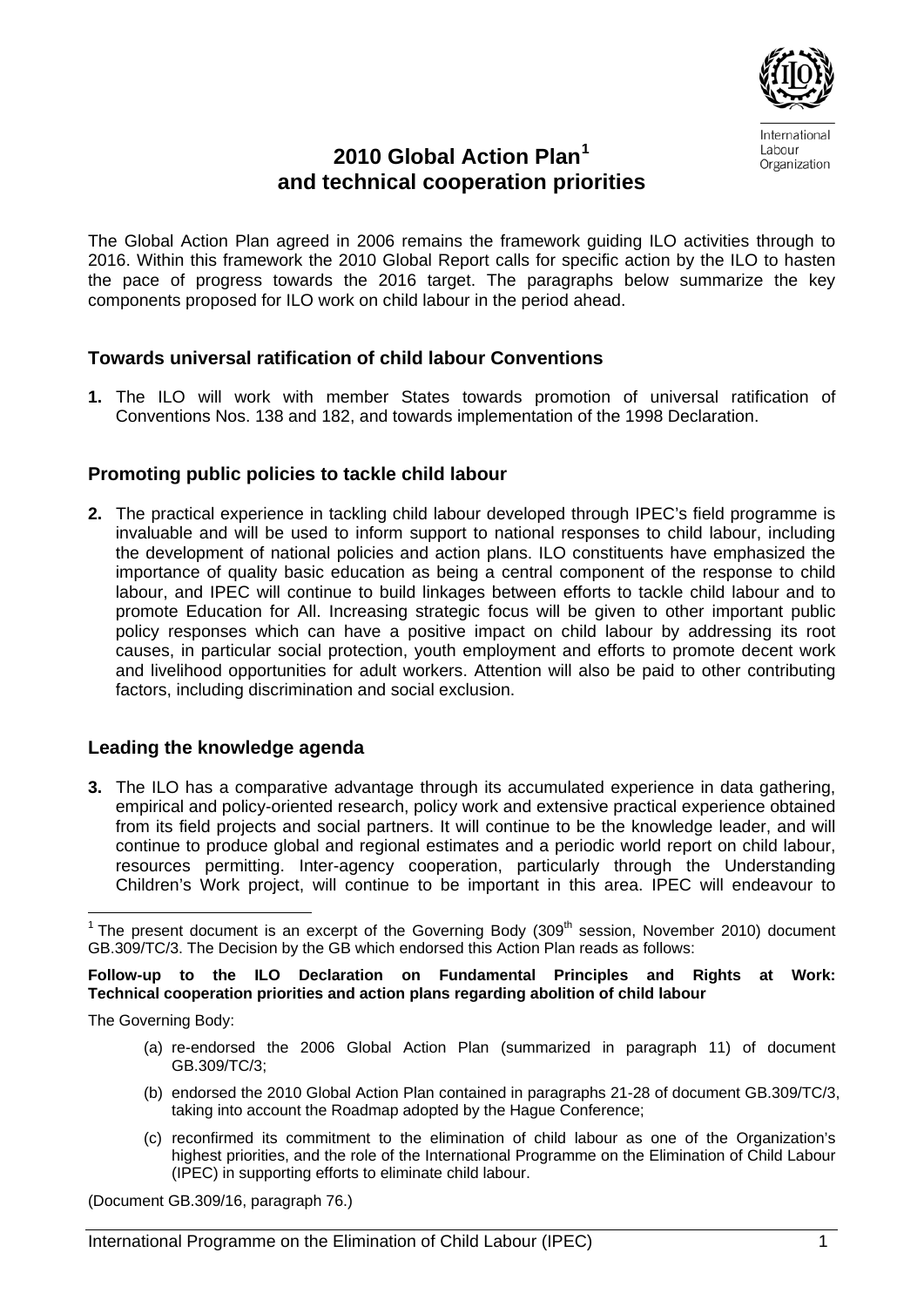address existing knowledge gaps by developing methodologies to better capture some of the more neglected worst forms of child labour, and will develop impact assessment methodologies with a view to explaining the best policy responses to eliminating child labour. Particular emphasis will be given to developing and promoting knowledge in the areas of agriculture (the sector in which 60 per cent of working children can be found), forced labour, child domestic labour (an area in which a new international labour standard is expected to be adopted in 2011 and where the majority of children involved are girls) and the informal economy. The ILO will also further implement the resolution adopted by the 18th International Conference of Labour Statisticians concerning statistics on child labour.<sup>2</sup>

# **Regional priorities**

 $\overline{a}$ 

**4.** The 2010 Global Report highlighted that child labour has increased in both absolute and relative terms in sub-Saharan Africa, confirming the need to continue to focus efforts on eliminating child labour in this region. IPEC will seek to mobilize donor support for new work in Africa, whilst continuing to strengthen support under existing programme activities and finetuning its strategic focus. Work in South Asia, the region in which the largest number of children are working, will include a focus on ratification of Conventions and necessary follow-up. Although considerable progress has been made in the Latin American region, important challenges remain, including the issue of child labour in indigenous communities which requires particular attention.

## **Advocacy, strategic partnerships and the worldwide movement against child labour**

**5.** To develop and support the worldwide movement, the ILO will aim to expand its global influence through developing more effective advocacy tools, particularly through the scaling up of the World Day against Child Labour and making the ILO the international clearing house of ideas and practices related to combating child labour. The proposed regular world reports on child labour will be a key advocacy tool in the years to come. Under the ILO's public–private partnership policy, the Office will engage in discussions on multi-partner initiatives to address child labour in, amongst others: cocoa, sugar, tobacco, cotton, coffee, mining and fishing, while contributing to the creation of livelihood initiatives in these sectors for adults whose children are at risk of child labour. The Office will also continue to promote the elimination of child labour under the "One UN – Delivering as One" approach and in the context of the target dates for the Millennium Development Goals (2015) and the elimination of the worst forms of child labour (2016), in global partnerships and in South–South cooperation, and will continue to promote the mainstreaming of child labour into international policy and development frameworks and indicators.

## **Capacity building for workers' and employers' organizations**

**6.** The Global Report underlines the vital role that the social partners play at all levels of the worldwide movement against child labour. Capacity building of the social partners will be an integral part of project activities developed by the Office. Particular attention will be given to the valuable role of the social partners in promoting advocacy on child labour and supporting the public policy response. Support to these organizations will also be stepped up to allow them to play more significant roles within their competencies and mandates.

<sup>2</sup> ILO: *Report of the Conference*, 18th International Conference of Labour Statisticians, Geneva, 24 November–5 December 2008, Resolution II concerning statistics of child labour, p. 56.

International Programme on the Elimination of Child Labour (IPEC) 2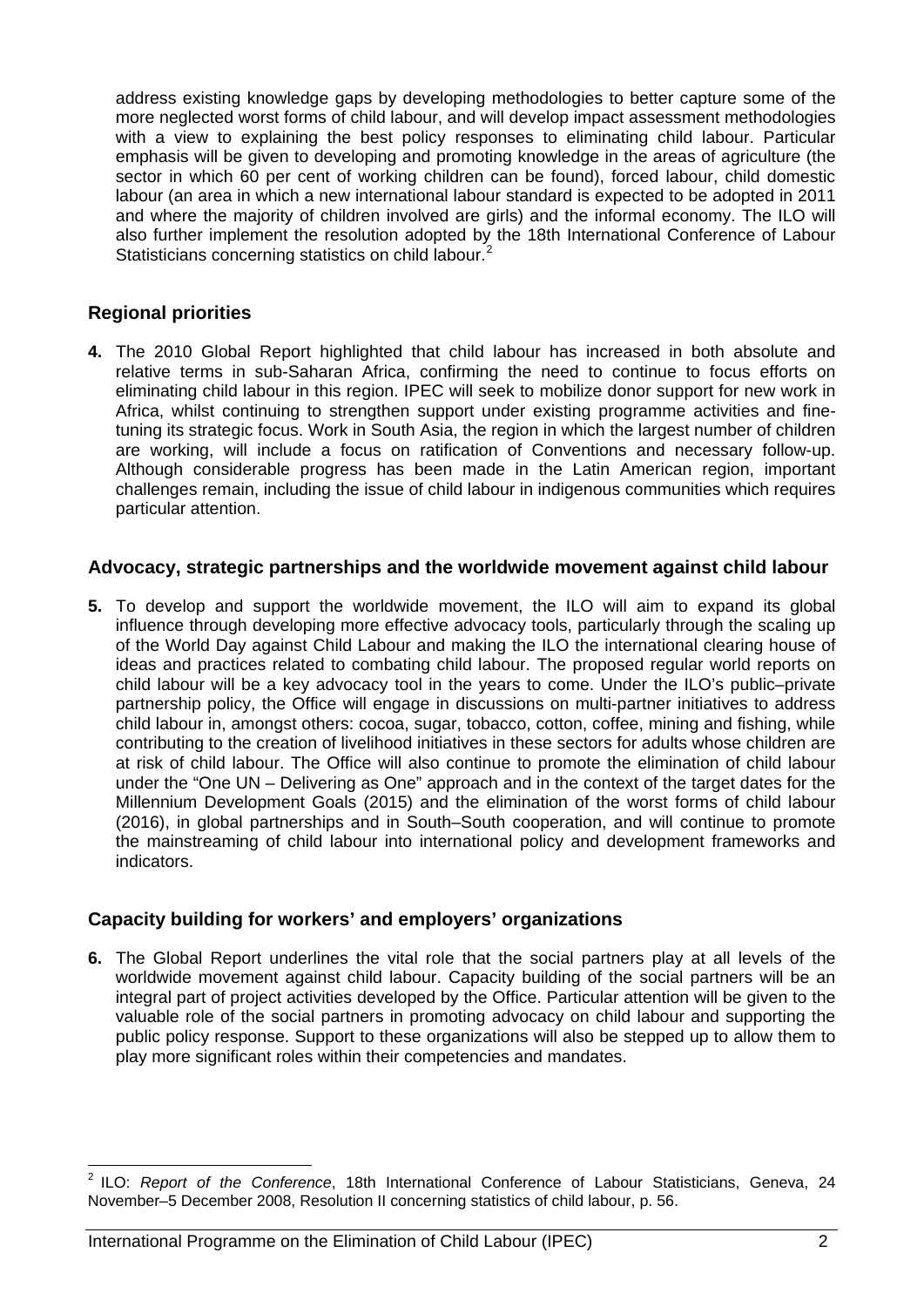# **Child labour within Decent Work Country Programmes**

**7.** Consistent with the approach called for in the ILO Declaration on Social Justice for a Fair Globalization, attention to child labour will be reflected in Decent Work Country Programmes, and efforts to strengthen programme linkages between IPEC and other ILO programmes and activities will be intensified at headquarters and in the field. The impact of the global economic crisis threatens to have a negative impact on child labour and IPEC will be well-placed to support targeted efforts against child labour in the context of recovery measures through its field presence.

## **Taking forward the Roadmap**

**8.** The ILO will actively support implementation of the "Roadmap for Achieving the Elimination of the Worst Forms of Child Labour by 2016" agreed at the Hague Conference. IPEC will also collaborate with the Government of Brazil in its hosting of a follow-up global child labour conference in 2013.

Taken together, the points above provide a strategic agenda and action plan for the ILO, and in particular IPEC, in the years ahead towards 2016.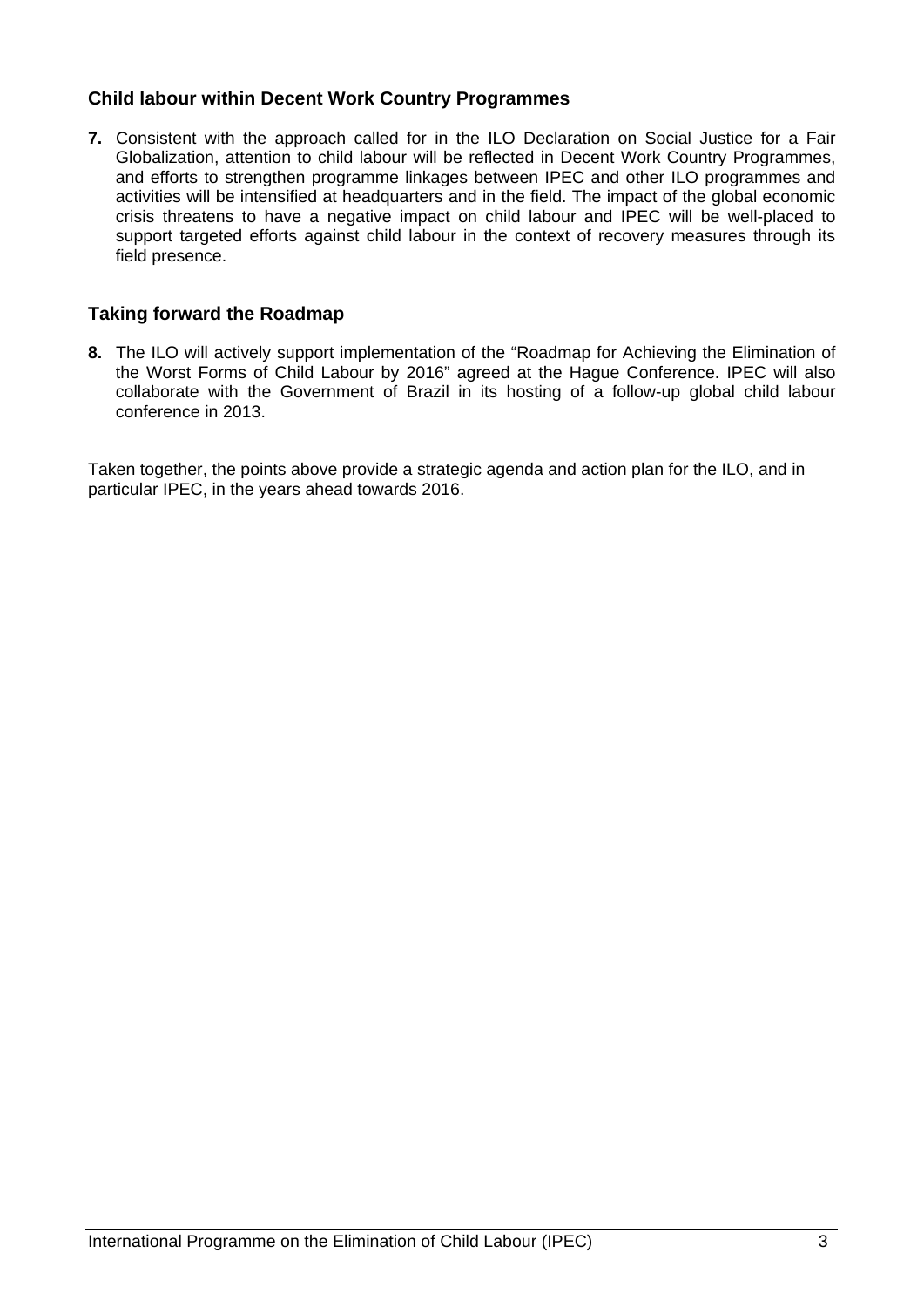#### **Appendix Global Child Labour Conference 2010**  Towards a world without child labour – Mapping the road to 2016 (10–11 May 2010, The Hague, The Netherlands)

## *Roadmap for Achieving the Elimination of the Worst Forms of Child Labour by 2016*

# **Preamble**

- i. A new momentum is necessary if the world is to attain the goal of eliminating the worst forms of child labour by 2016 as agreed upon by the ILO tripartite constituents in the Global Action Plan.<sup>[i](#page-8-0)</sup> Around the world, 215 million boys and girls<sup>[ii](#page-8-1)</sup> are engaged in child labour.<sup>[iii](#page-8-1)</sup> One hundred and fifteen million of these children are exposed to its worst forms.<sup>[iv](#page-8-1)</sup> Removing these children from the worst forms and offering them a future without child labour is an urgent priority.
- ii. **We,** participants at the *Global Child Labour Conference 2010. Towards a world without child labour – Mapping the road to 2016,* representatives from governments, employers' and workers' organizations, non-governmental and other civil society organizations, regional and international organizations, have gathered in the Hague, the Netherlands, on 10 and 11 May 2010, to take stock of progress made since the adoption of the ILO Worst Forms of Child Labour Convention, 1999 (No. 182), to assess remaining obstacles and to agree on measures to accelerate progress towards the elimination of the worst forms of child labour by 2016, while affirming the overarching goal of the effective abolition of child labour, which is reflected in the ILO Declaration on Fundamental Principles and Rights at Work (1998) and ILO Convention, 1973 (No. 138) to which ILO Convention, 1999 (No. 182) is complementary, and
- iii. **Considering** that action to eliminate the worst forms of child labour is most effective and sustainable when it is situated within action to eliminate all child labour, including through areabased and sector-based programmes, and
- iv. **Acknowledging** that the effective abolition of child labour is a moral necessity and that all ILO members have an obligation to respect, promote and realize that principle; that it can yield high social and economic returns, and that eradicating child labour - and providing the alternative of education and training, and decent work for adults and children of working age - contributes to households breaking out of the cycle of poverty, and helps countries advance human development, and
- v. **Recognizing** that the international community has identified child labour as a significant impediment to the realization of children's rights, national de[v](#page-8-1)elopment<sup>y</sup> and the attainment of the Millennium Development Goals, particularly those related to poverty alleviation, education, gender equality and HIV/AIDS, and recognizing furthermore that the ILO Worst Forms of Child Labour Convention, 1999 (No. 182) and its accompanying Recommendation (No. 190) reflect a global consensus that immediate and effective measures are required to secure the prohibition and elimination of the worst forms of child labour as a matter of urgency, and
- vi. **Noting** that over the past decade action against the worst forms of child labour has been implemented in all parts of the world and that this has led to significant progress; that this demonstrates that the fight against child labour can be won with sound policy choices and substantial national and international resource commitments, and when capitalizing on new opportunities, such as the G-20 summits and the Global Jobs Pact, and
- vii. **Acknowledging** the available data concerning the incidence of child labour, by sector, with the highest incidence of child labour in agriculture (60%), and 26 % in ser[vi](#page-8-1)ces,  $\frac{v}{v}$  while recognizing the need for more data collection covering hard-to-reach children including in domestic work, slavery, sexual exploitation and illicit activities, and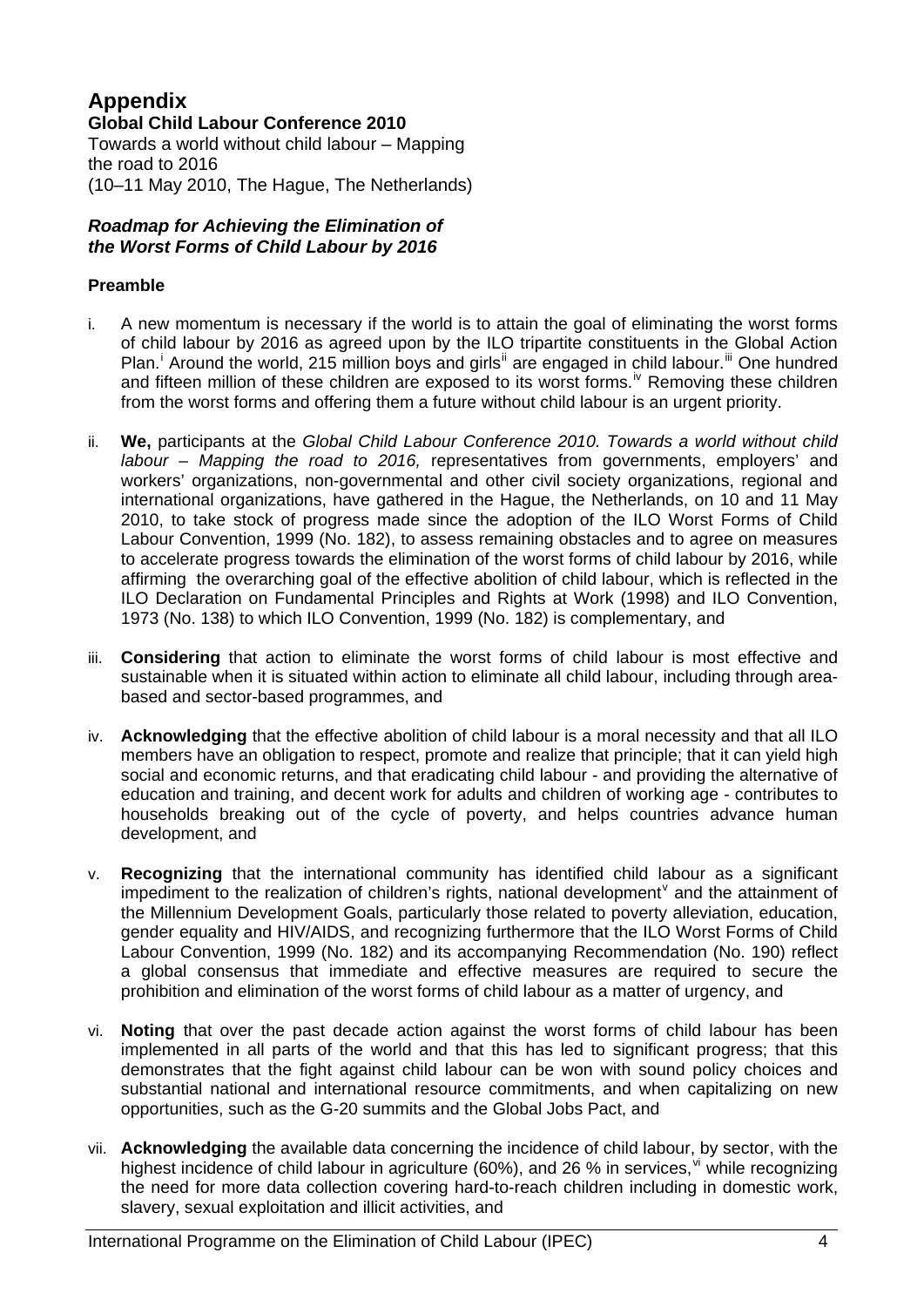- viii. **Agreeing** that with six years remaining until the target date of 2016 for the elimination of the worst forms of child labour, it is imperative to substantially upscale and accelerate action, given the overall pace of progress and that the global economic crisis puts recent progress at risk, and
- ix. **Recognizing** further that now, more than ever, political leadership is needed to achieve the elimination of the worst forms of child labour, and that governments in partnership with all other relevant actors need to act swiftly and with determination in this endeavour, particularly in the informal economy where most child labour occurs, and
- x. **Acknowledging** that international cooperation and/or assistance among Members for the prohibition and effective elimination of the worst forms of child labour should complement national efforts and may, as appropriate, be developed and implemented in consultation with employers' and workers' organizations,
- xi. **Declare** that we will substantially increase efforts to ensure that we achieve the goal of eliminating the worst forms of child labour by 2016 and **we agree** to this Roadmap, and **we urge** the international community to substantially increase its efforts in this regard.

## **Part I – Principles and Action**

#### *Guiding principles*

- 1. Governments have the primary responsibility for enforcing the right to education for all children, and the elimination of the worst forms of child labour. The social partners and other civil society organizations, and international organizations have important roles in promoting and supporting such action.
- 2. Government responsibility should be assumed at the highest level and with the best interests of children in mind, taking into consideration the views of children and their families, and should include due attention to the most vulnerable children and the conditions that create their vulnerability. In doing so governments should assess the impact of relevant policies on the worst forms of child labour, taking into account gender and age, put in place preventive and time-bound measures and make adequate financial resources available to fight the worst forms of child labour, including through international cooperation.<sup>[vii](#page-8-1)</sup>
- 3. In a globalized economy, government responsibility includes developing and strengthening policies and programmes, in consultation with social partners, that address child labour issues, in particular the worst forms, in international supply chains.
- 4. Government actions to combat child trafficking, prostitution, production of pornography and the trafficking of drugs should where necessary include international cooperation.
- 5. Governments should consider ways to address the potential vulnerability of children to, in particular, the worst forms of child labour, in the context of migratory flows.
- 6. All actors should work towards strengthening the world wide movement against child labour, including by using traditional and new media. They should – according to their expertise – raise awareness and sensitize the public on the rights of children to be free from child labour, the value of education and training, and the longer term costs of child labour, in terms of health, employment opportunities, persistent inequalities and intergenerational poverty.
- 7. There is no single policy that by itself will end the worst forms of child labour. However, evidence has shown that targeted action that simultaneously addresses the implementation and enforcement of legislation, the provision and accessibility of public services (including free,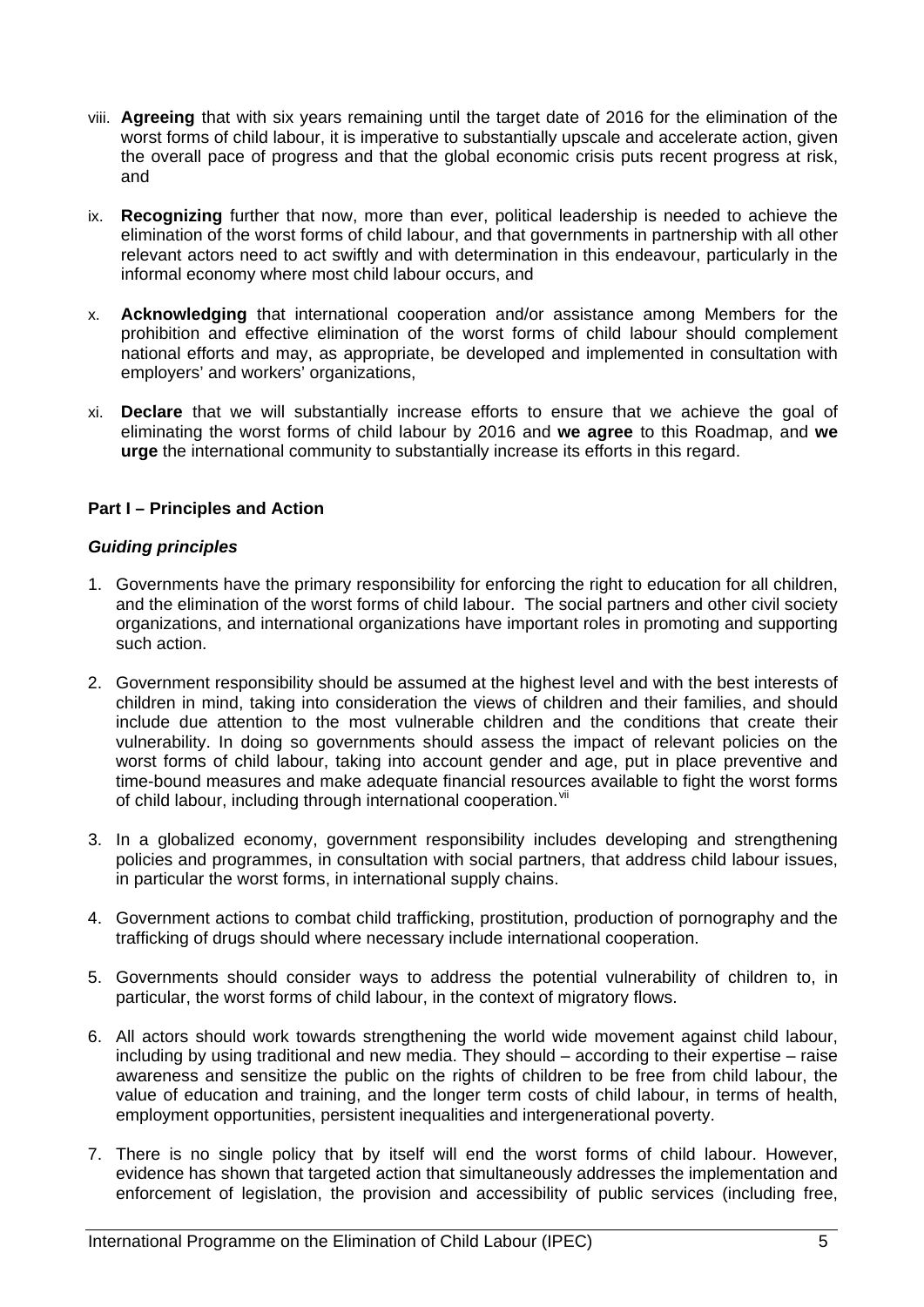quality compulsory education, training and non-discriminatory social protection services), and the functioning of labour markets, yields high returns in the fight against child labour, including its worst forms. The elimination of child labour should therefore be integrated in broader policy frameworks at national and sub-national levels, and policy coordination should be strengthened through appropriate inter-ministerial mechanisms.

#### *Action by governments*

- 8. Government actions should be guided by the following policy priorities:
	- 8.1 National legislation and enforcement:
		- 8.1.1 Working towards implementation of the ILO Declaration on the Fundamental Principles and Rights at work (1998) and, for states party to the ILO Conventions addressing child labour, full implementation of those conventions, and for states that are not party to those conventions, consideration of ratifications, as well as the optional protocols to the UN Convention on the Rights of the Child: Vili
		- 8.1.2 Adopting and enforcing national legislation against child labour and its worst forms in particular, ensuring that these rights are respected for all children without exception, and ensuring that information on relevant legislation is widely disseminated;
		- 8.1.3 Developing and implementing cross-sectoral national action plans to eliminate the worst forms of child labour as a priority, in consultation with social partners and taking into consideration the views of other parties as appropriate. Providing adequate resources to achieve the goals so established;
		- 8.1.4 Periodically reviewing and updating national lists of hazardous work prohibited for children in consultation with social partners;
		- 8.1.5 Ensuring access to justice by children and their families, including by ensuring that justice systems and processes are child friendly;
		- 8.1.6 Enforcing appropriate sanctions against perpetrators of the worst forms of child labour, strengthening the inspection and monitoring machinery that bring these to light, and documenting court cases. Particular emphasis should be given to strengthening labour inspection, including on occupational health and safety.
	- 8.2 Education and training:
		- 8.2.1 Extending and improving access to free, compulsory, quality education for all children, with a particular focus on girls, and ensuring that all children under the minimum age for employment are in full-time education, and including where appropriate and consistent with relevant international labour standards, in vocational or technical education;
		- 8.2.2 Adopting strategies to remove costs that represent a barrier to education, in particular fees and school supplies;
		- 8.2.3 Adopting strategies to (i) encourage and monitor school enrolment, attendance, retention and reintegration, through, for instance, scholarship and school meal programs to help poor families reduce the costs of education,  $\mathbb{K}$  and (ii) create a child-friendly learning environment, in which children are protected from abuse, violence and discrimination;
		- 8.2.4 Developing concrete plans and mechanisms to meet the needs of children engaged in the worst forms of child labour as per ILO Convention No. 182 and support their transition into appropriate education or vocational training.
	- 8.3 Social protection:
		- 8.3.1 Implementing strategies, policies and programmes that offer access to and delivery of social and health services to vulnerable and socially excluded households, hard-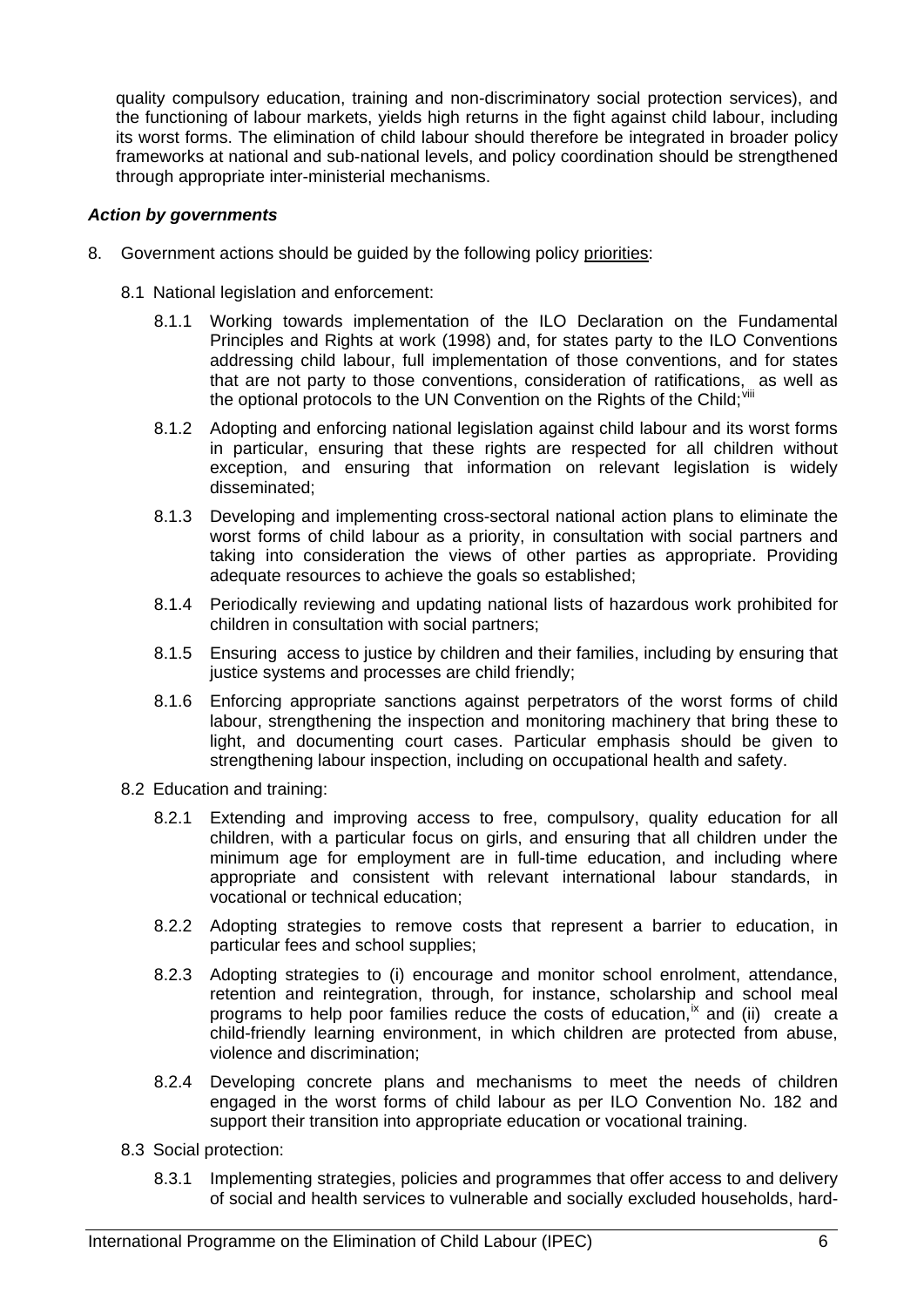to-reach children, and children with special needs, where possible including a basic social protection floor;

- 8.3.2 Fighting discrimination that contributes to child labour;
- 8.3.3 Supporting families' capacity to protect their children by working towards a system of social protection through, for instance, cash transfer schemes; public works; access to credit, insurance and savings schemes; strengthening and implementing national protection frameworks to protect children from exploitation;
- 8.3.4 Assisting victims of the worst forms of child labour to prevent their return to child labour.
- 8.4 Labour market policy:
	- 8.4.1 Taking action to foster a well-functioning labour market, as well as access to vocational training for adults and young people of working age that corresponds with the current and future needs of the labour market so as to facilitate the school to work transition;
	- 8.4.2 Supporting employment creation and promoting decent and productive work for adults and young people of working age, that is consistent with the fundamental principles and rights at work;<sup>[x](#page-8-1)</sup>
	- 8.4.3 Working towards regulating and formalizing the informal economy where most instances of the worst forms of child labour occur, including through the strengthening of state labour inspection and enforcement systems and capacities;
	- 8.4.4 Creating an environment, together with social partners, that aims to combat child labour in supply chains.

#### *Action by the social partners*

- 9. Social partners should be guided by the following priority actions:
	- 9.1 Taking immediate and effective measures within their own competence for the prohibition and elimination of the worst forms of child labour as a matter of urgency including through policies and programmes that address child labour:<sup>[xi](#page-8-1)</sup>
	- 9.2 Advocating for the effective abolition of child labour, where appropriate in collaboration with other civil society organizations;
	- 9.3 Advocating for effective training and education policies and for extended access to free, compulsory, quality education up to the minimum age for admission to employment;
	- 9.4 Improving outreach (by workers' organizations) into the economic sectors in which child labour is prevalent, and implementing initiatives in particular sectors;
	- 9.5 Working to ensure that effective systems are in place to combat child labour in supply chains, recognising the usefulness of social dialogue in the design and implementation of such systems. Publicising, promoting and learning from successful initiatives to combat child labour and in particular its worst forms, with the support, where appropriate, of governments and international organizations.

#### *Action by non-governmental organizations and other civil society actors*

- 10. NGOs and other civil society actors should be guided by the following priority actions:
	- 10.1 Generating support in society for the effective abolition of child labour , including by contributing to knowledge on the extent and impact of child labour, by developing demonstration projects for up-scaling by governments, and by calling upon governments to implement education for all and effective policies against child labour, especially its worst forms;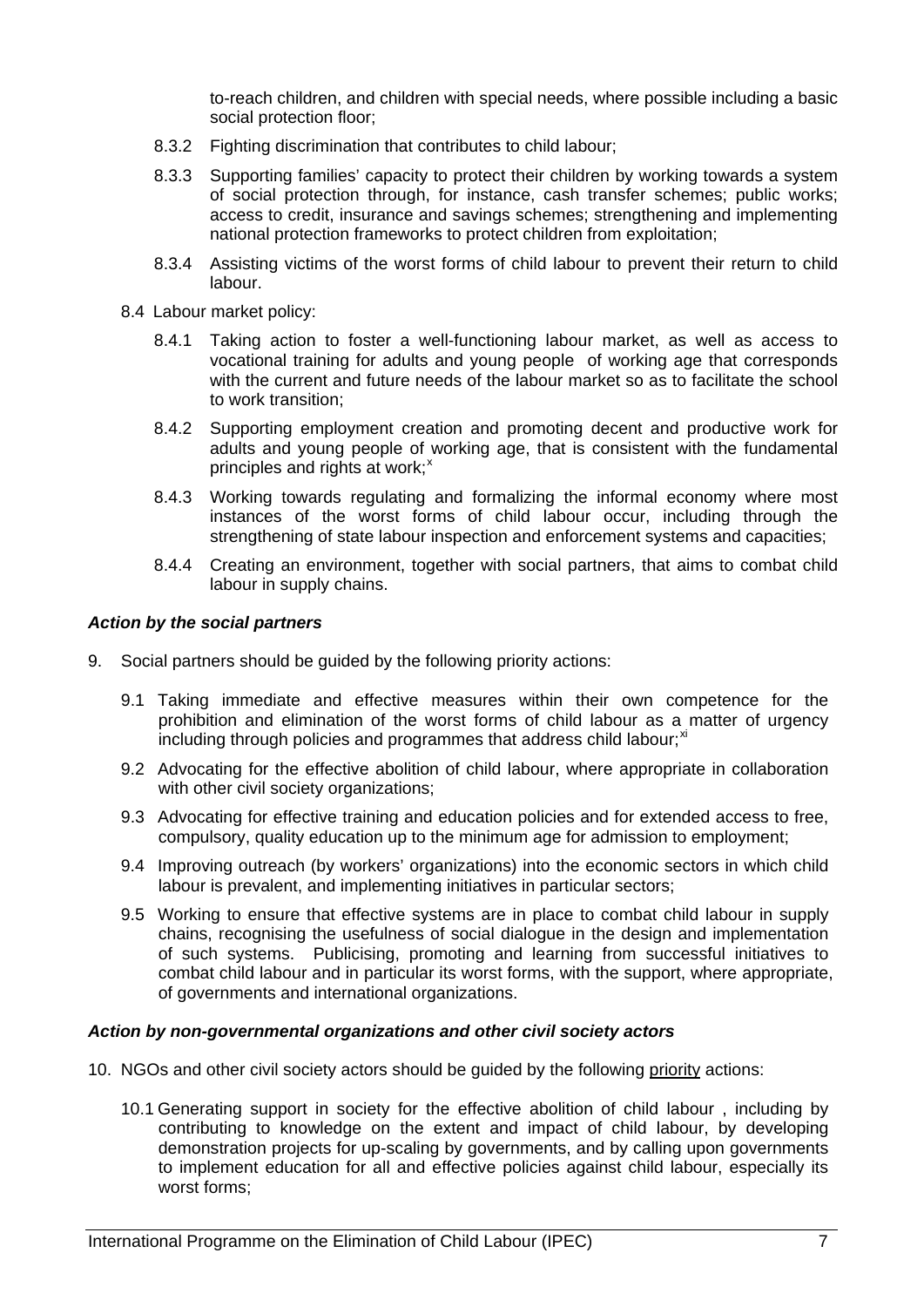- 10.2 Calling upon governments to respect children's rights and ensure that appropriate services are offered to vulnerable children to protect them from child labour, especially its worst forms, and assist those that have been withdrawn from child labour;
- 10.3 Supporting multi-stakeholder initiatives in sectors of the economy that involve the worst forms of child labour;
- 10.4 Contributing to monitoring the incidence of child labour and related issues, including through appropriate research and capacity building;
- 10.5 Engaging children and their families in an inclusive and participatory manner so that policy makers can consider their views when developing policies.

#### *Action by international and regional organizations*

- 11. International and regional organizations should be guided by the following priority actions:
	- 11.1 Providing technical and where appropriate financial assistance to support governments' efforts to mainstream policies regarding the worst forms of child labour into their development strategies at national and local levels, particularly those directed at poverty reduction, health and education, child and social protection, gender equality and human development;
	- 11.2 Promoting an effective partnership across the United Nations and the multilateral system to address child labour, mainstreaming child labour into international policy and development frameworks and indicators and intensifying cooperation regarding child labour, including through the global task force on education and child labour and other existing partnerships,<sup>[xii](#page-9-0)</sup> while recognizing the lead role of the ILO in combating child labour;
	- 11.3 Mobilizing additional financing for the effective abolition of child labour, especially in its worst forms;
	- 11.4 Developing further methodologies and capacity to conduct research on child labour, particularly its worst forms, undertaking systematic impact assessments and evaluations of child labour interventions, including the differential outcomes for girls and boys and different age groups, and improving documentation and knowledge sharing;
	- 11.5 Strengthening efforts (together with governments and other relevant partners) to address hazardous work by children particularly in sectors and occupations where child labour is most prevalent;
	- 11.6 Promoting and supporting the continued development of the worldwide movement against child labour, including by supporting the work of the social partners as well as NGOs and others.

## **Part II – Promotion of the Roadmap and monitoring of progress**

- 12. The promotion of action and monitoring of progress in eliminating the worst forms of child labour is to be undertaken consistent with, and complementary to the ILO supervisory system and reporting mechanisms, and to enhance progress towards the 2016 goal. Recommended actions include:
	- 12.1 The establishment, by governments, of (i) effective national follow-up mechanisms additional to their obligations under ILO Convention No. 182, to review progress to end the worst forms of child labour domestically – such as annual tri-partite meetings - and (ii) national initiatives to monitorxill progress in eliminating the worst forms of child labour, taking into account national action plans and other time-bound measures, and capitalizing on information available through reporting under existing obligations such as international conventions' supervisory mechanisms [xiv](#page-9-0) and national Millennium Development Goal monitoring systems;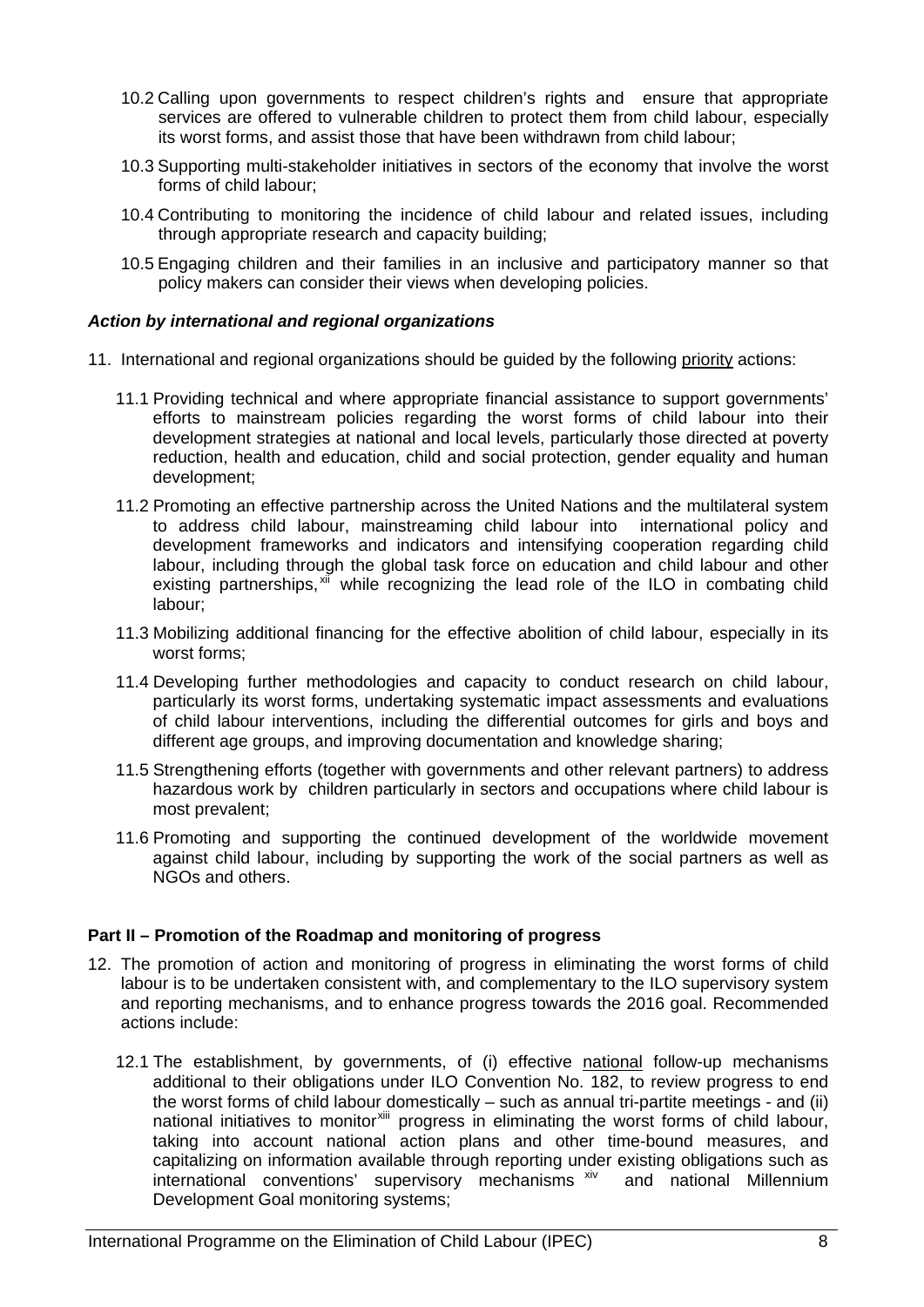- <span id="page-8-1"></span>12.2 The founding of a "Global Leaders against Child Labour Initiative", composed of eminent persons in order to promote the Roadmap globally and progress towards the 2016 goal;
- 12.3 The publication of an annual World Child Labour Report by the "Global Leaders against Child Labour Initiative", in collaboration with the Understanding Children's Work Programme<sup>[xv](#page-9-0)</sup> reviewing overall progress towards meeting the 2016 goal and analysing trends and developments. The report is to be published for World Day against Child Labour.

The participants express their gratitude to the government of the Netherlands for hosting this conference pursuant to the Global Action Plan, and acknowledge the intention of the government of the Netherlands to bring this document to the attention of the International Labour Conference and the Review Conference on the Implementation of the UN Millennium Development Goals.

#### *Roadmap adopted by acclamation at the Global Child Labour Conference 2010. The Hague, 11 May 2010.*

- (a) all forms of slavery or practices similar to slavery, such as the sale and trafficking of children, debt bondage and serfdom and forced or compulsory labour, including forced or compulsory recruitment of children for use in armed conflict;
- (b) the use, procuring or offering of a child for prostitution, for the production of pornography or pornographic performances;
- (c) the use, procuring or offering of a child for illicit activities, in particular for the production and trafficking of drugs as defined in the relevant international treaties;
- (d) work which, by its nature or the circumstances in which it is carried out, is likely to harm the health, safety or morals of children.

Recommendation 190, accompanying Convention No. 182, provides further guidance.

Including in the following instruments, documents and events:

- ILO Minimum Age Convention, No. 138 (1973);
- UN Convention on the Rights of the Child (1989);
- Copenhagen Declaration on Social Development (1995);
- International Child Labour Conferences in Amsterdam and Oslo (both 1997);
- ILO Declaration on the Fundamental Principles and Rights at Work (1998);
- ILO Worst Forms of Child Labour Convention, 1999 (No. 182);
- World Fit for Children (2002), outcome document of the 2002 UNGASS on Children;
- Global Action Plan against the Worst Forms of Child Labour (2006)
- ILO Declaration on Social Justice for a Fair Globalization (2008).
- vi See ILO 2010 Global Report.

vii As per article 8 of ILO Convention No. 182.

viii The Optional Protocol to the Convention on the Rights of the Child on the sale of children, child prostitution and child pornography, and the Optional Protocol to the Convention on the Rights of the Child on the involvement of children in armed conflict.

ix See '*Rethinking school feeding. Social safety nets, child development and the education sector'*, World Bank, 2009.

<sup>x</sup> See the ILO Declaration on the Fundamental Principles and Rights at Work (1998).

xi Employers can make use of the ILO/IOE guides: *Eliminating Child Labour: Guides for Employers.*

<span id="page-8-0"></span> $\overline{a}$ i This goal has been agreed upon by the ILO constituency of 183 member States and workers' and employers' organizations. It was endorsed by the ILO Governing Body in November 2006.

<sup>&</sup>lt;sup>ii</sup> This figure is taken from the 2010 ILO Global Report on child labour.

Iff Child labour is work done by a child who is under the minimum age specified for that kind of work, as defined by national legislation, guided by the ILO Declaration on the Fundamental Principles and Rights at Work (1998) and ILO Convention Nos. 138 and 182.

<sup>&</sup>lt;sup>iv</sup> The worst forms of child labour are defined in the Worst Forms of Child Labour Convention, 1999 (No. 182) as: